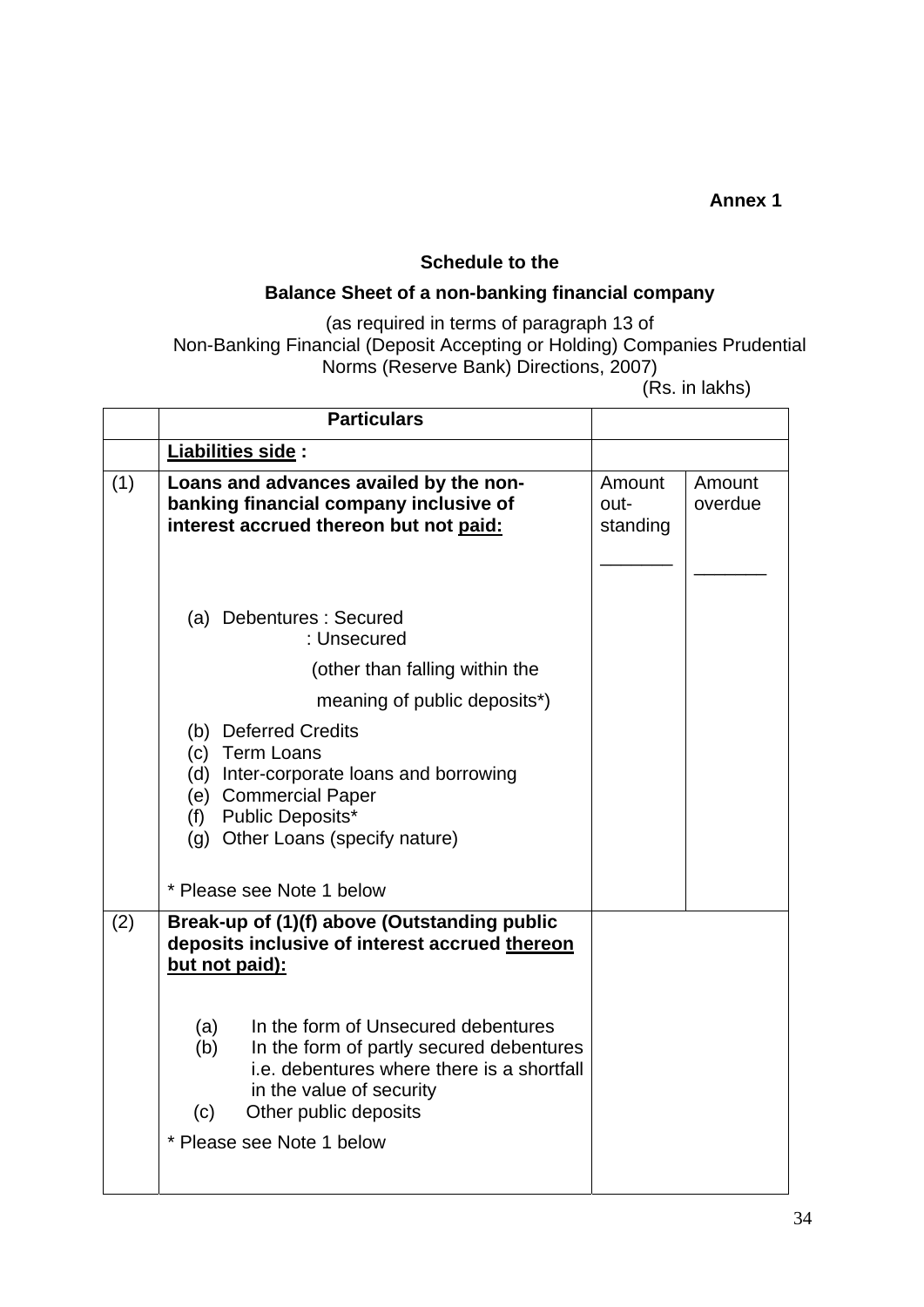|     | Assets side:                                                                                                         |                    |
|-----|----------------------------------------------------------------------------------------------------------------------|--------------------|
|     |                                                                                                                      | Amount outstanding |
| (3) | <b>Break-up of Loans and Advances including</b><br>bills receivables [other than those included in<br>$(4)$ below] : |                    |
|     | (a) Secured                                                                                                          |                    |
|     | (b) Unsecured                                                                                                        |                    |
| (4) | Break up of Leased Assets and stock on hire<br>and other assets counting towards AFC<br>activities                   |                    |
|     | (i) Lease assets including lease rentals under<br>sundry debtors :                                                   |                    |
|     | (a) Financial lease                                                                                                  |                    |
|     | (b)<br><b>Operating lease</b>                                                                                        |                    |
|     | (ii)<br>Stock on hire including hire charges under<br>sundry debtors:                                                |                    |
|     | Assets on hire<br>(a)<br>(b)<br><b>Repossessed Assets</b>                                                            |                    |
|     | (iii)<br><b>AFC</b><br>Other<br>counting<br>towards<br>loans<br>activities                                           |                    |
|     | (a)<br>Loans where assets have<br>been<br>repossessed                                                                |                    |
|     | Loans other than (a) above<br>(b)                                                                                    |                    |
| (5) | <b>Break-up of Investments:</b>                                                                                      |                    |
|     | Current Investments :                                                                                                |                    |
|     | 1.<br>Quoted:                                                                                                        |                    |
|     | (i) Shares: (a) Equity<br>(b) Preference                                                                             |                    |
|     | (ii) Debentures and Bonds                                                                                            |                    |
|     | (iii) Units of mutual funds                                                                                          |                    |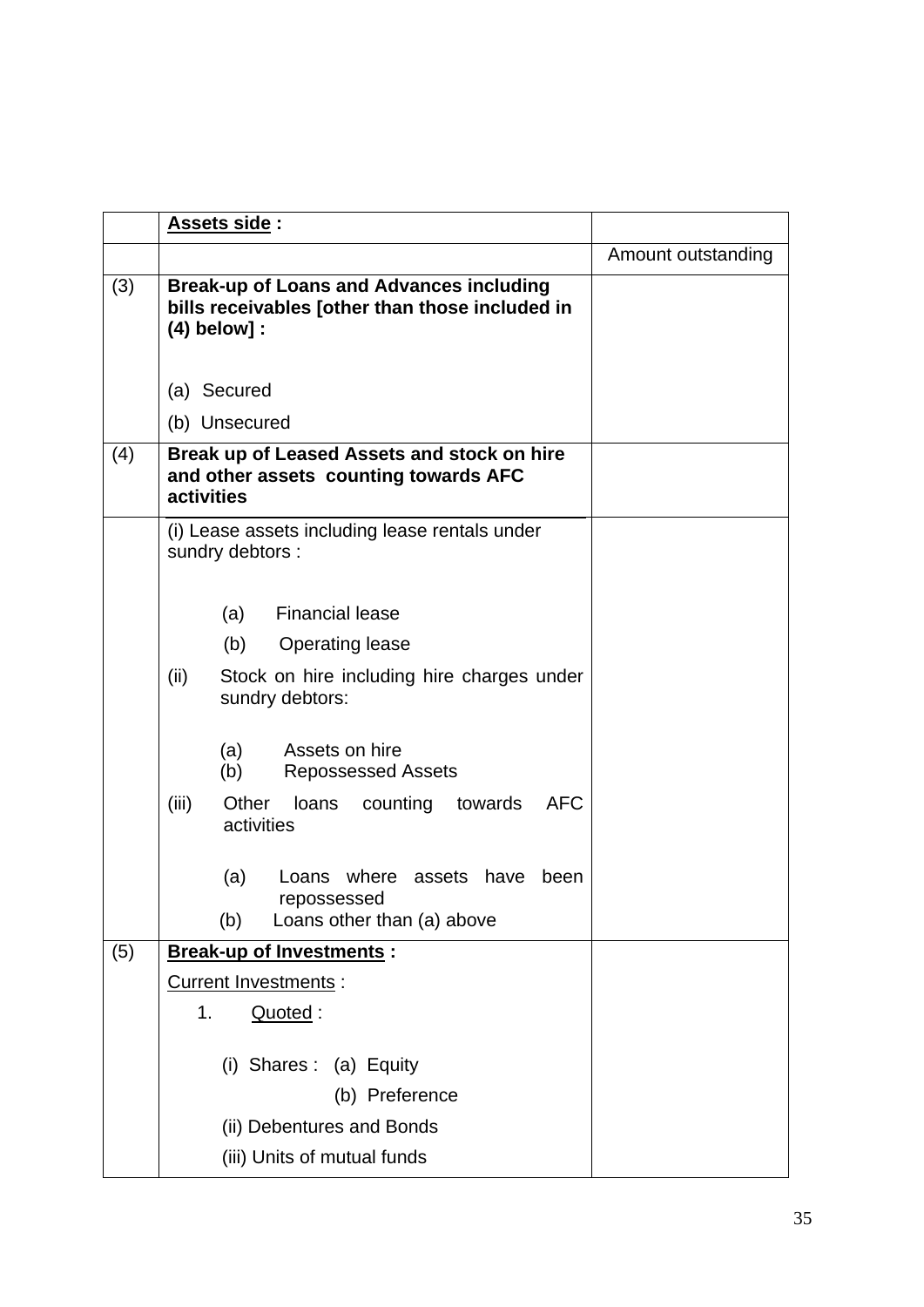|     |                         | (iv) Government Securities                                             |  |                          |
|-----|-------------------------|------------------------------------------------------------------------|--|--------------------------|
|     |                         | (v) Others (please specify)                                            |  |                          |
|     |                         |                                                                        |  |                          |
|     | 2.                      | Unquoted:                                                              |  |                          |
|     |                         |                                                                        |  |                          |
|     | (i)                     | Shares: (a) Equity                                                     |  |                          |
|     |                         | (b) Preference                                                         |  |                          |
|     | (ii)                    | <b>Debentures and Bonds</b>                                            |  |                          |
|     | (iii)                   | Units of mutual funds                                                  |  |                          |
|     | (v)                     | (iv) Government Securities<br>Others (please specify)                  |  |                          |
|     |                         |                                                                        |  |                          |
|     |                         | Long Term investments :                                                |  |                          |
|     | 1.                      | Quoted:                                                                |  |                          |
|     |                         | (i)<br>Shares: (a) Equity                                              |  |                          |
|     |                         | (b) Preference                                                         |  |                          |
|     |                         | (ii)<br><b>Debentures and Bonds</b>                                    |  |                          |
|     |                         | (iii)<br>Units of mutual funds                                         |  |                          |
|     |                         | <b>Government Securities</b><br>(iv)<br>Others (please specify)<br>(v) |  |                          |
|     |                         |                                                                        |  |                          |
|     | 2.                      | Unquoted:                                                              |  |                          |
|     |                         | (i) Shares: (a) Equity                                                 |  |                          |
|     |                         | (b) Preference                                                         |  |                          |
|     |                         | (ii) Debentures and Bonds                                              |  |                          |
|     |                         | (iii) Units of mutual funds                                            |  |                          |
|     |                         | (iv) Government Securities                                             |  |                          |
|     |                         | (v) Others (please specify)                                            |  |                          |
|     |                         |                                                                        |  |                          |
|     |                         |                                                                        |  |                          |
|     |                         |                                                                        |  |                          |
| (6) | $(4)$ above :           | Borrower group-wise classification of assets financed as in (3) and    |  |                          |
|     | Please see Note 2 below |                                                                        |  |                          |
|     |                         | Category                                                               |  | Amount net of provisions |
|     |                         |                                                                        |  |                          |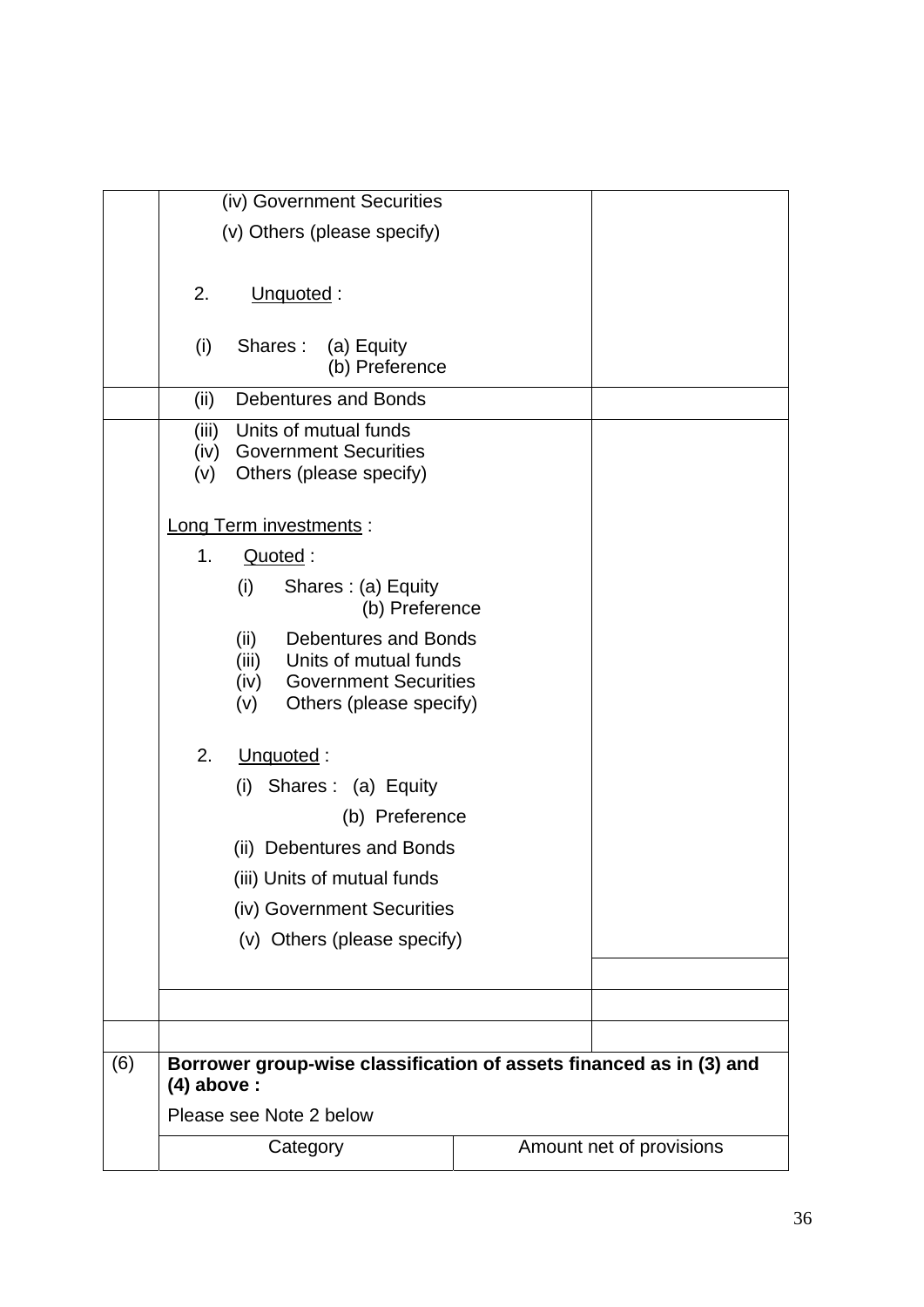|     |                                                                                                                                       | Secured | Unsecured                                                 | Total |
|-----|---------------------------------------------------------------------------------------------------------------------------------------|---------|-----------------------------------------------------------|-------|
|     | 1. Related Parties **                                                                                                                 |         |                                                           |       |
|     | (a) Subsidiaries                                                                                                                      |         |                                                           |       |
|     | (b) Companies in the same<br>group                                                                                                    |         |                                                           |       |
|     | (c) Other related parties                                                                                                             |         |                                                           |       |
|     | 2. Other than related parties                                                                                                         |         |                                                           |       |
|     | Total                                                                                                                                 |         |                                                           |       |
| (7) | Investor group-wise classification of all investments (current and<br>long term) in shares and securities (both quoted and unquoted): |         |                                                           |       |
|     | Please see note 3 below                                                                                                               |         |                                                           |       |
|     | Category                                                                                                                              |         | Market Value / Break<br>up or fair value or<br><b>NAV</b> |       |
|     |                                                                                                                                       |         |                                                           |       |
|     |                                                                                                                                       |         |                                                           |       |
|     |                                                                                                                                       |         |                                                           |       |
|     | 1. Related Parties **                                                                                                                 |         |                                                           |       |
|     | (a) Subsidiaries                                                                                                                      |         |                                                           |       |
|     | (b) Companies in the same<br>group                                                                                                    |         |                                                           |       |
|     | (c) Other related parties                                                                                                             |         |                                                           |       |
|     | 2. Other than related parties                                                                                                         |         |                                                           |       |
|     | <b>Total</b>                                                                                                                          |         |                                                           |       |

\*\* As per Accounting Standard of ICAI (please see Note 3)

|  | <b>Other information</b><br>(8)    |  |
|--|------------------------------------|--|
|  | Amount                             |  |
|  | <b>Gross Non-Performing Assets</b> |  |
|  |                                    |  |
|  | <b>Related parties</b><br>(a)      |  |
|  | Other than related parties<br>(b)  |  |
|  | Net Non-Performing Assets          |  |